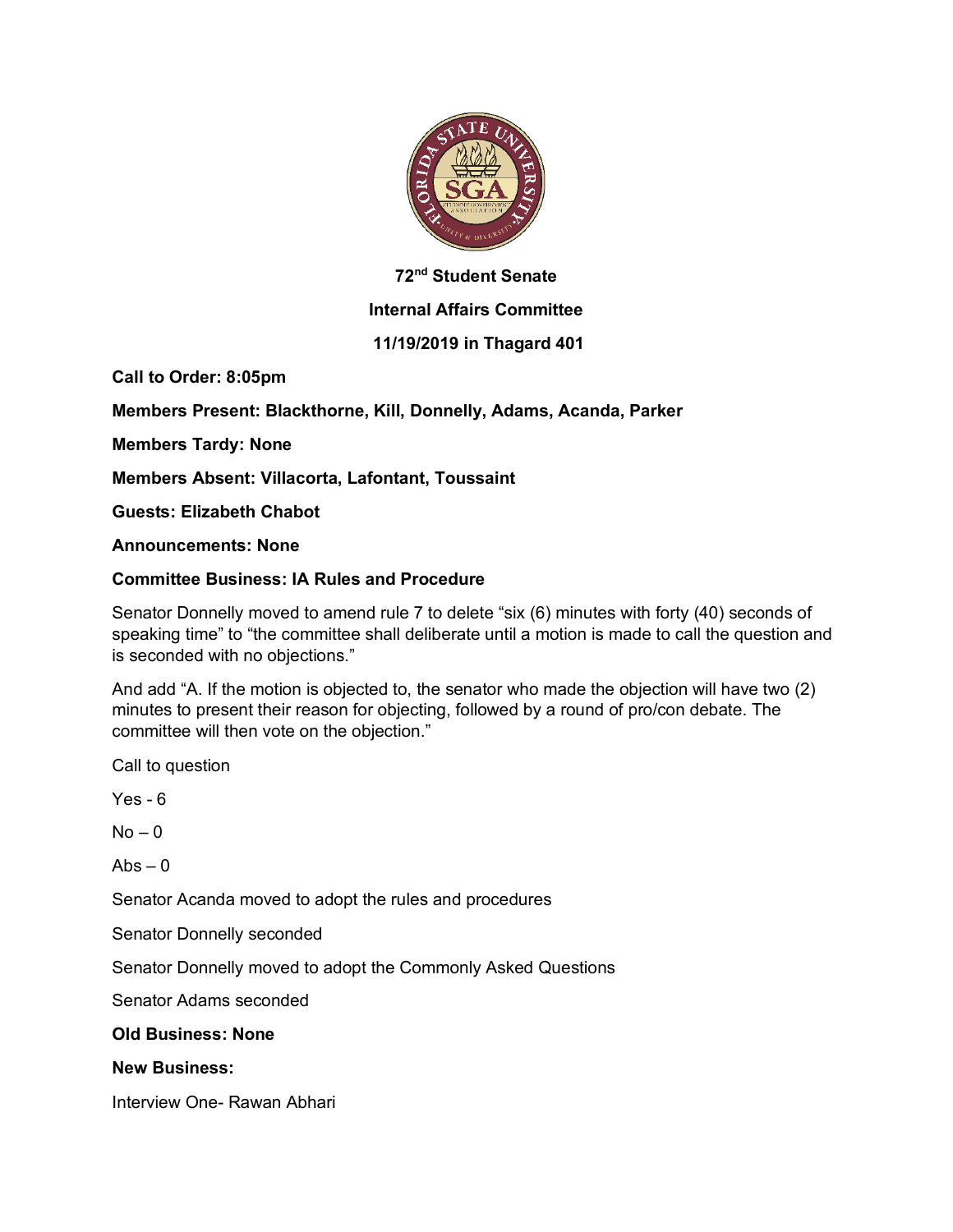- Opening Statement- Started leadership in  $3<sup>rd</sup>$  grade, student government in college, saw power SGA had, didn't know how to start, read about the position, as a Freshman you could jump into senate but the biggest thing relative to the position is character and going through the process can be very honoring. Take on service role in the future. As a Freshman, get better connected to my peers. This position adds to make your position heard, in a non-partisan way.
- Technical, Non-Debatable Questions-

Senator Donnelly – did you participate in any of the recent elections? No Are you affiliated with any political parties on campus? No

• Questions Related to Position-

Senator Acanda- How did your positions in high school prepare you for roles in college? Role as IB Ambassador helped implement behind the scenes success, and Representative in a Minority Mentoring Program Senator Donnelly – Can you go over your basic knowledge of chapter 700 of statutes?

Yes, specific amounts of spending, goal is making it more acceptable, so many roles for supervisor, I want to help in any capacity I can Senator Donnelly – In upcoming elections how are you going to work to improve voter turnout?

Looking at the violations of the previous election, and reading statutes, enforcing through school emails, non-partisan, and establish how impactful the election is to students

• Questions of Character-

Senator Kill – In the past how have you taken a situation in the past that was out of your control and how did you work through it? In high school I worked with the IB coordinator and the main event was out of my control but it took me breathing out and thinking through the stress and taking control of what you can and what you couldn't, like we couldn't host the event at school so we planned out how to plan it outside of school

Senator Adams- How has your internal and external identities impacted your leadership to this point?

As a Palestinian and a woman, I have learned that as a minority I feel like I have to always fight a little harder

- Other Questions- None
	- $\circ$  Closing- Thank you for your questions, getting more people to vote in any way and making the elections more accessible to students would be the best gift ever and if given the role this is what I would want to accomplish
	- o Deliberations

# Roundtable

Senator Acanda – getting more voters is standard for every goal, she seems very excited and I feel like she is non-partisan which is great.

Senator Adams – I was in FLI with her and I think she is very intelligent when it comes to politics and I think her definition of service is great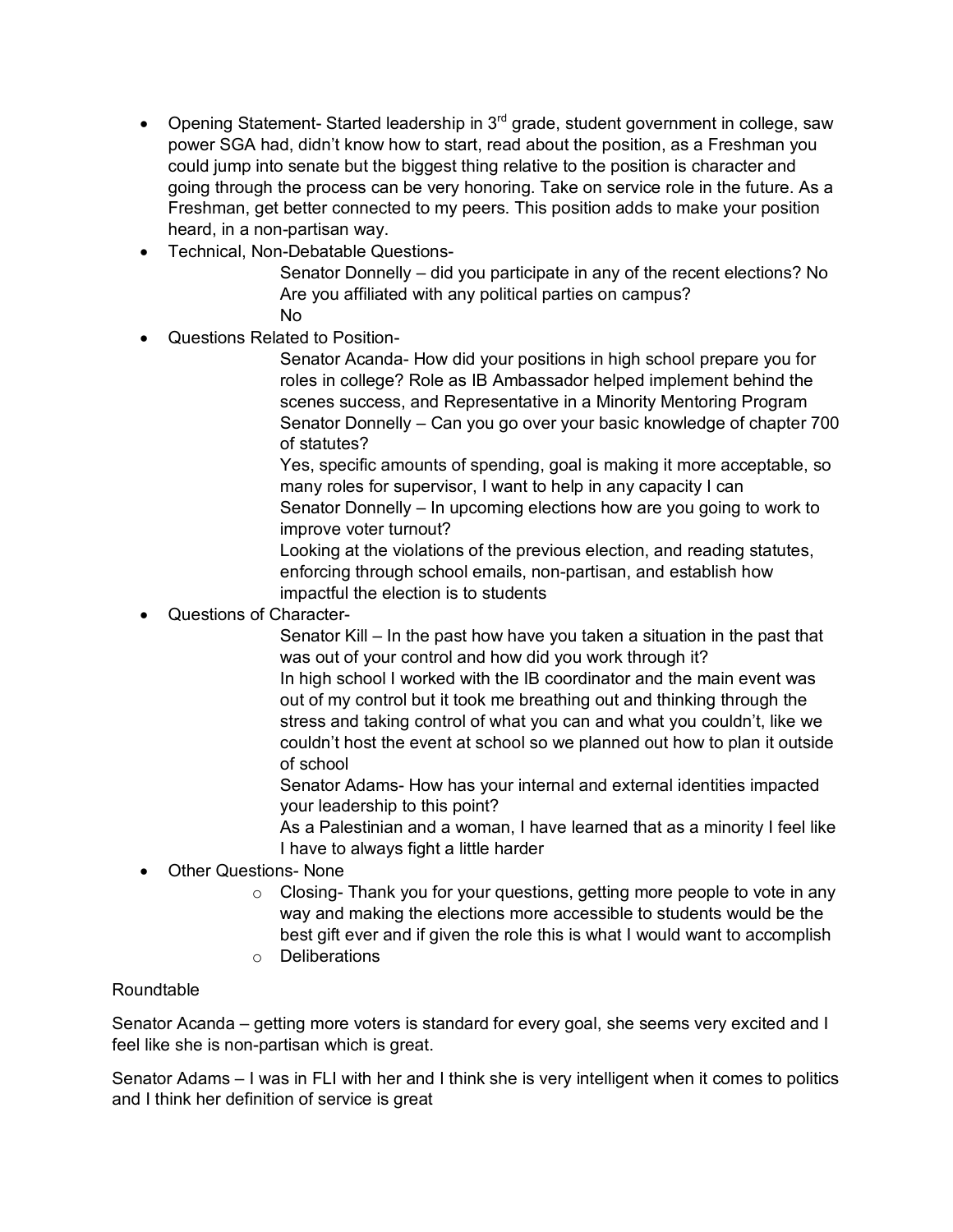Senator Kill – I appreciate that she is a Women and as a woman myself, I appreciate that she represents the minority

Senator Donnelly – I think she is very knowledgeable about chapter 700 and the elections including the election commission, I think she would be good

- § **Call to Question**
	- o **Senator Acanda motions**
	- o **Senator Blackthrone seconds**
- o **Voting Results**
	- o **Yes- 6**
	- o **No- 0**
	- o **Abs.- 0**

Interview Two- Samiah Bansal

- Opening statement- I am currently the Assistant Director of WSU, I am a CARE 17' student, I joined the committee Freshman year, I hosted an event today with WSU "Gals going Global" based on my experiences studying abroad.
- Technical non-debatable-

Senator Donnelly – Did the last director step down?

I am not sure the circumstances, but yes, she has stepped down

Questions related to position-

Senator Acanda – What are your concrete plans for the role?

I want to create a Women's health week along with our Women's History month and other events, more programming and expanding our planned events

Senator Kill- You said you initially met with the previous director of WSU, how do you plan on reaching out to students, similarly?

I think depending on the event, talking to people who have more experience and can assist beyond my network with their knowledge and experience because I wouldn't want WSU to only get what I believe when others might know more.

Senator Donnelly – What is something that the previous director did that you would like to continue or change?

Our previous director did a lot with engagement as far as social media, and I would love to continue.

Senator Donnelly- So how would the position relate to what you might want to do in the future?

I am a first-generation minority women, and I am studying criminology and I want to go to Law school and represent women in a male dominated career field and other capacities, I love WSU and its more of a hobby and I have loved it over the years.

• Questions related to character-